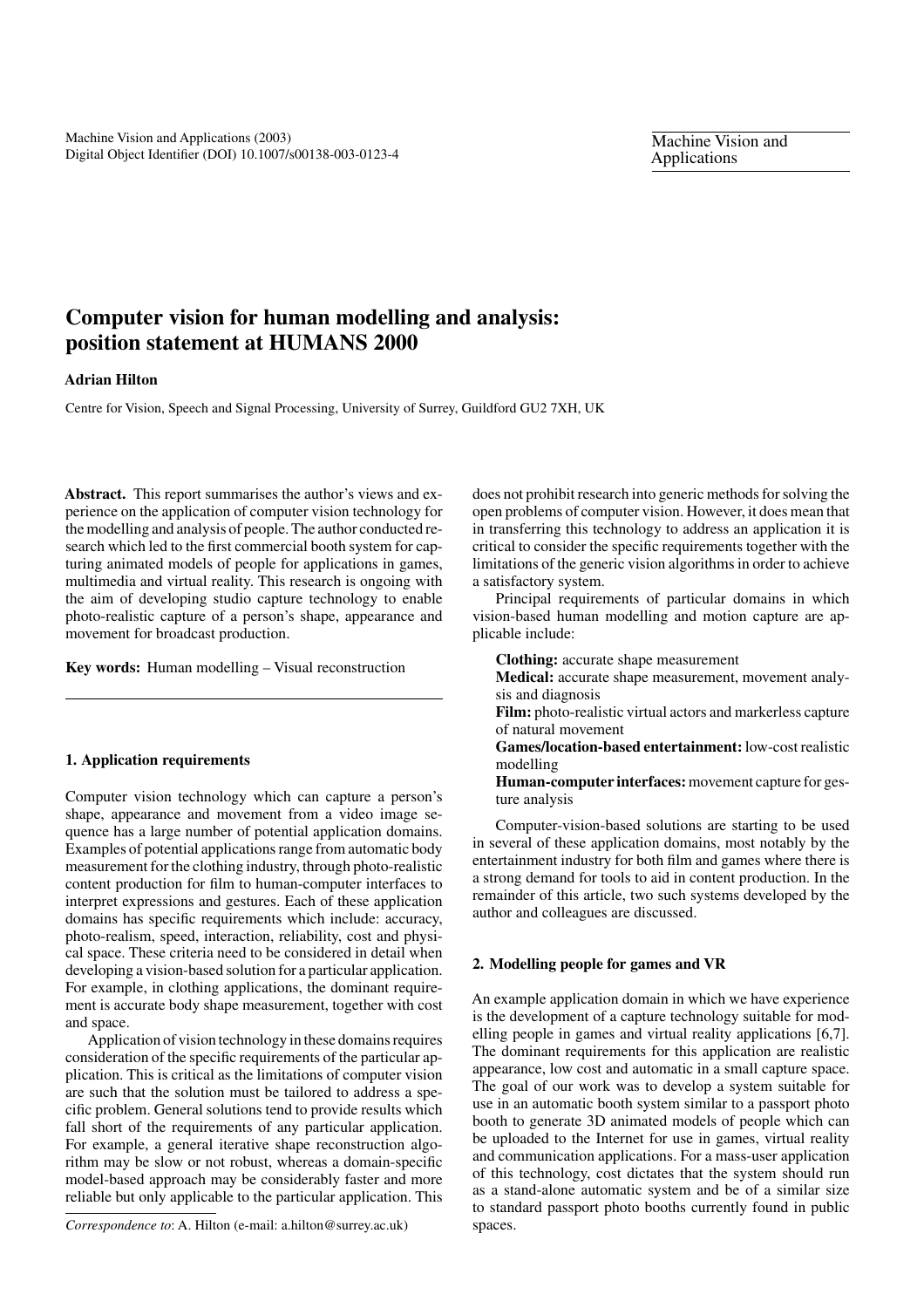Prior to this work, commercial systems available for human modelling were focused on accurate measurement for use in clothing and large-scale anthropometric surveys. Manufacturers of body scanning system included Cyberware, Vitronic, Telmat, TCTI and Wicks&Wilson. These systems are highly expensive and do not provide an automatic method for generating animated models of people.

Due to the requirements of the games/VR application domain for automatic capture of realistic animated models, we developed a vision-based technology. This addresses the following application requirements:

- Low cost<br>• Mass-use
- Mass-user<br>• Automatic
- Automatic<br>• Fast
- Fast<br>• Sma
- Small size
- Recognisable models of people<br>• Animated
- Animated
- Reliable operation for changes in size/clothing of person

The solution developed uses a model-based approach with a single camera. The subject is requested to stand in a fixed posture facing the camera and to the side. Even with this constraint the variation in pose between subjects is considerable. Silhouette images of the person are extracted and used to morph the shape of a generic humanoid model to that of a particular individual. To avoid problems of chroma-key, where the subject's clothing may be a similar colour to the background, a lighting panel is used to give a high foreground/background contrast, which allows reliable silhouette extraction irrespective of clothing. The morphed model is texture mapped from the front and side images to obtain a model with realistic appearance. Models can then be animated using the internal articulated joint structure of the generic model. Further details of this approach can be found in [7]. The result of this work is a system which achieves fully automatic generation of recognisable animated models of individual people suitable for games/VR applications. Due to the use of a single camera, the overall size required for the system is small. The use of prior models for human shape together with specific feature extraction algorithms for the known pose enable reliable reconstruction for large variations in size and shape. A closed-form analytic solution was developed for rapid reconstruction (under 3 s for the prototype system). These algorithms are specific to the particular application but achieve the specified requirements for a cost-effective solution.

This technology has been licensed to AvatarMe Ltd. (avatar-me.com) for the development of the first commercial booth system to capture models of people. Figure 1a shows the avatar booth system. A system has been installed at a locationbased entertainment site in London throughout 2000 and used to capture a quarter of a million models of members of the general public. The captured avatars are shown on site in various computer-generated entertainment applications. Avatars can be downloaded from the Internet and used in applications for animated e-mail and popular games such as the 'The Sims' and 'Quake II'. Figure 1b shows an example textured avatar and the raw shape estimate from front and side view silhouettes. Figure 1c illustrates the use of an avatar in 'The Sims' computer game application converted by Vapour Technology Ltd.(vapourtech.com).



**a** Avatar-Me Booth (avatar-me.com)





**b** Example "avatar" **c** "The Sims" Games

of a person (Vapour Technology Ltd.)

Fig. 1. Generation of animated models of people "avatars" from photographs

This application demonstrates the need to tailor the use of computer vision to the requirements of a particular application. Through the development of model-based reconstruction from silhouette images of people with clothing, we were able to address the requirement for reliable automatic reconstruction for a large range of body size and clothing. Automatic reconstruction enables the booth to be used without an operator, which vastly reduces the running cost. The use of a generic model also provides the internal structure required for animation of the model, which is essential for the application domain. The use of a single-camera rather than multi-camera capture system allows a small size, which is a requirement for putting booths in a variety of public locations where space is at a premium. The result is a mass-user application of computer vision technology for capturing shape and appearance [7].

#### **3. Modelling people for broadcast production**

There is a strong demand in the film and broadcast industries for studio production technologies which enable video content to be more flexibly manipulated in post-production. Desirable post-production operations include manipulation of camera viewpoints or actor pose together with relighting of actors to match scene lighting, improved interaction of actors with virtual sets and adding virtual elements to real scenes. Recently computer vision research has been exploited to develop commercial tools for post-production in the film industry; examples include scene reconstruction from uncalibrated cameras for augmenting video of real scenes with virtual objects [14](2d3.com) and image mosaicing for removing objects from video of real scenes [9](imagineersystems.com).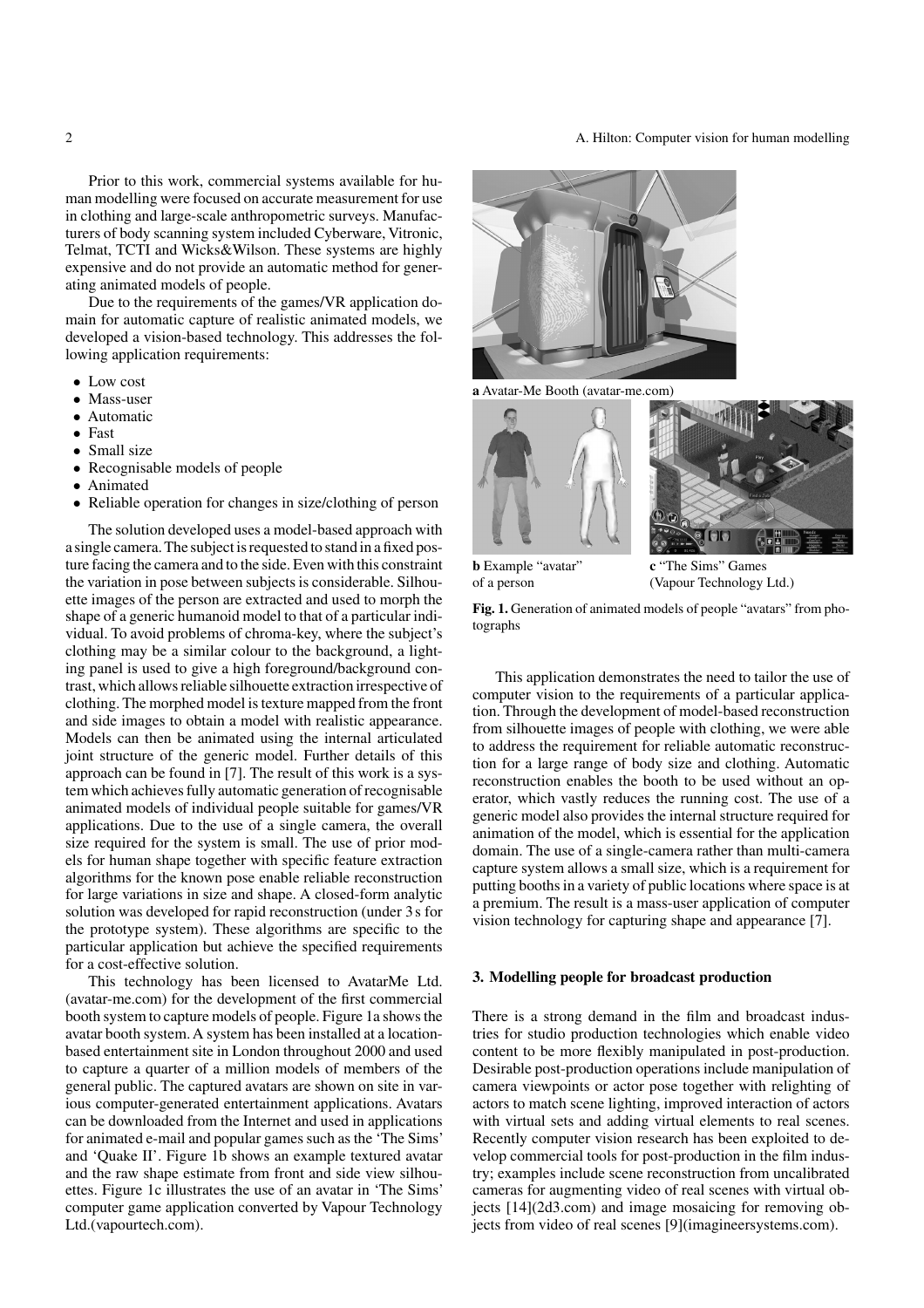The strict requirement for computer-vision-based techniques to be acceptable for broadcast content production is that the resulting content must be of video quality. Consumers of current broadcast content will expect the photo-realism of future productions to be at least as good as current programs. There is also a demand for new tools to produce highly realistic content for new media forms such as interactive entertainment and the Web. Computer vision techniques are required to reconstruct video-quality image-based or model-based representations of actor shape, appearance and movement. Requirements for actor content production in broadcast and film include:

- Video quality photo-realism<br>• Simultaneous production of
- Simultaneous production of conventional 2D programs<br>• Markerless capture of shape and movement
- Markerless capture of shape and movement<br>• Realistic shape and movement
- Realistic shape and movement<br>• Video-rate reconstruction for n
- Video-rate reconstruction for production feedback<br>• Synthesis of arbitrary viewpoints and trajectories
- Synthesis of arbitrary viewpoints and trajectories
- Relighting of actor with virtual scene illumination
- Interaction of actors with virtual set and objects<br>• Simultaneous capture of multiple actors
- Simultaneous capture of multiple actors

The requirements for video-quality and non-invasive capture are hard constraints on studio production tools, whereas other requirements are soft constraints. Conventional markerbased motion capture systems provide high-accuracy movement capture but do not allow photo-realistic production. The challenge for computer vision technology is to simultaneously reconstruct models of both the appearance and movement of actors either in a studio or, ideally, on location.

Current research, in collaboration with the BBC, is investigating the use of a multiple-camera studio to reconstruct photo-realistic actor models suitable for broadcast production [5,12,13]. This research has extended previous model-based techniques detailed in the previous section to a general  $N$ -view projective reconstruction framework. Again, prior knowledge in the form a generic humanoid model is used to constrain the reconstruction process and enable robust reconstruction in the presence of visual ambiguities. Figure 2a shows images of a dancer captured in a blue-screen studio using six broadcast-quality cameras. The number of camera views is limited due to camera equipment cost resulting in wide-angle views between cameras, which prohibits direct stereo correspondence using correlation. Standard blue-screen technology together with controlled illumination is used to separate the actor foreground from the background to sub-pixel accuracy. Foreground segmentation techniques for arbitrary backgrounds have been widely developed in computer vision. However, even with adaptive background models such techniques fail to reliably segment foreground objects with sub-pixel accuracy and are therefore not used for studio production. In this application, where visual quality is the primary metric, use of chroma-key technology to achieve the best results is appropriate.

Our research has extended the model-based vision methodology [12,13] to reconstruction from multi-view video of actor shape, appearance and movement. The model-based approach enables robust reconstruction of actor shape and appearance in the presence of visual ambiguities. The visual hull reconstructed from silhouette images of the human body reconstructed using a small number of camera views is am-



**a** Multi-view images (three of six views)



**b** Visual hull. **c** Control model fit **d** Animation in street scene **Fig. 2.** Multi-camera studio reconstruction of dancer model

biguous due to self-occlusion, as illustrated in Fig. 3b. The use of a model-based approach together with local shape constraints [13] which are invariant to scale enables robust reconstruction of an approximate shape model from the visual silhouettes. The initial model reconstruction is illustrated in Fig. 3c. Note the correct reconstruction of the dancer's chest and back despite the self-occlusion. This illustrates the advantage of model-based reconstruction over previous multicamera volumetric approaches [8,10] where a large number of views were required to achieve correct reconstruction of human shape during movement. Model-based projective reconstruction techniques have previously been developed [1, 4] which also demonstrate the utility of strong prior shape models for reconstruction from a limited number of views in specific application domains.

Given the initial approximation, model-based multi-view bundle adjustment [1,3,11] techniques are used to optimise the correspondence across  $N$  views. The initial shape estimate provides a starting point for the local shape optimisation. This approach enables improved reconstruction of local surface shape and correspondence among images from wideangle views. Figure 2d illustrates the animation of the reconstructed virtual dancer model in a Venice street scene.

The current status of this technology for studio-based reconstruction of actor shape and movement is that the quality does not yet meet the requirements for photo-realism as set out above. Advances made in model-based shape reconstruction and movement capture indicate that computer vision will deliver video-quality 3D studio production, enabling virtual camera views and interaction within a virtual set. Recent advances in motion capture in this and other work [2] indicate that reliable and efficient capture of human movement can be achieved. Both shape and motion capture use prior generic models of human shape and anatomical structure specific to the particular application, which enables reliable reconstruction.